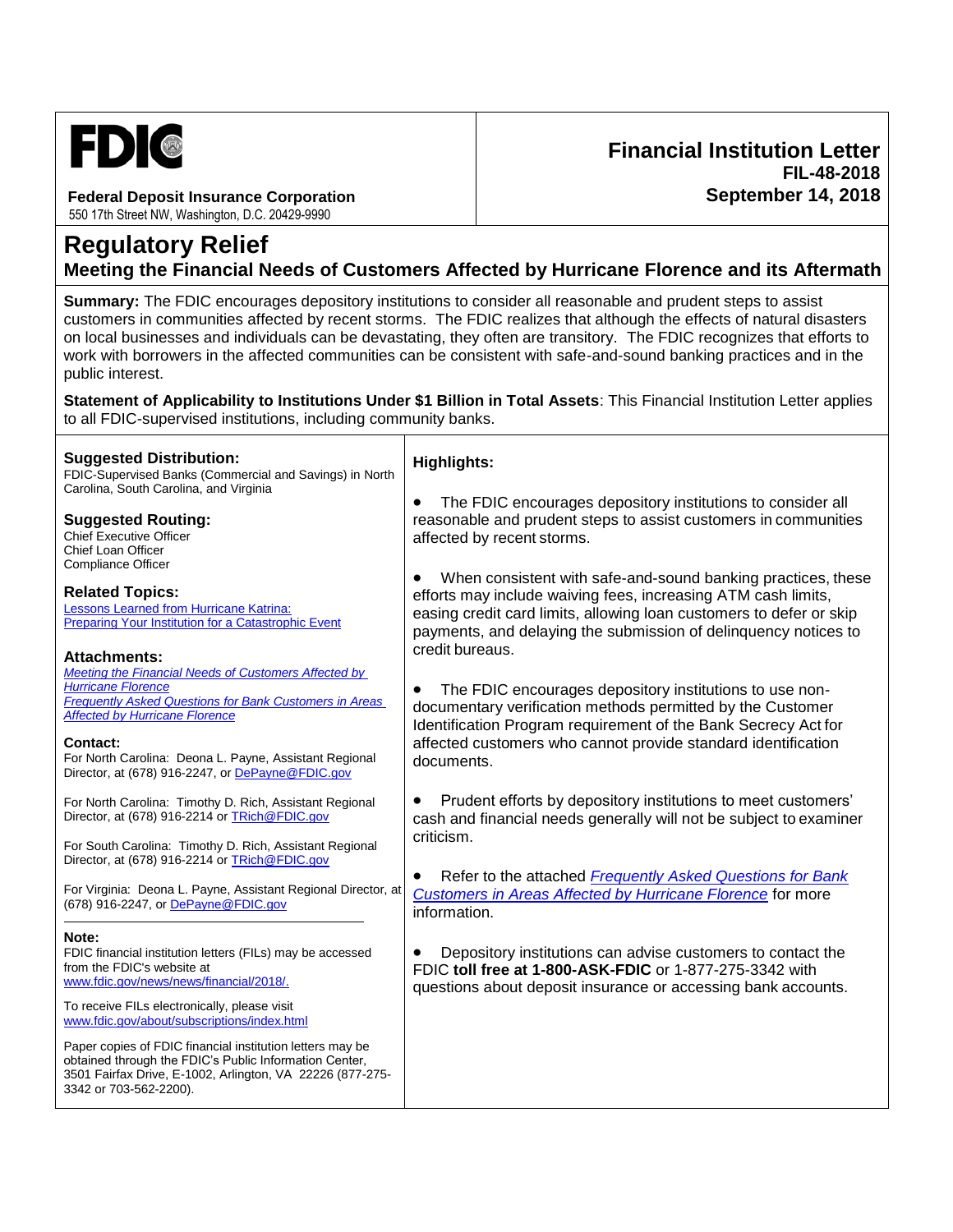### **Meeting the Financial Needs of Customers Affected by Hurricane Florence**

The FDIC encourages depository institutions to consider all reasonable and prudent steps to assist customers in communities affected by Hurricane Florence. The FDIC realizes that although the effects of natural disasters on local businesses and individuals can be devastating, they often are transitory. The FDIC recognizes efforts to work with borrowers in the affected communities can be consistent with safe-and-sound banking practices and in the public interest.

#### **Prudent Relief Efforts**

Prudent efforts by depository institutions to meet customers' cash and financial needs generally will not be subject to examiner criticism. When consistent with safe and-sound banking practices, these efforts may include:

- Waiving ATM fees for customers and non-customers
- Increasing ATM daily cash withdrawal limits
- Waiving overdraft fees
- Waiving early withdrawal penalties on time deposits
- Waiving availability restrictions on insurance checks
- Easing restrictions on cashing out-of-state and non-customer checks
- Easing credit card limits and credit terms for new loans
- Allowing loan customers to defer or skip some payments
- Waiving late fees for credit card and other loan balances
- Delaying the submission of delinquency notices to the credit bureaus

Financial institutions should ensure that modifications of existing loans are evaluated individually to determine whether they require financial reporting as troubled debt restructurings (TDRs). This evaluation should be based on the facts and circumstances of each borrower and loan; this requires judgment since not all modifications are TDRs. Financial institutions should refer to the instructions for the Consolidated Reports of Condition and Income (for banks and savings associations); Accounting Standards Codification Subtopic 310- 40, "Receivables – Troubled Debt Restructurings by Creditors;" and other supervisory guidance for the accounting and reporting of TDRs.

Financial institutions may receive CRA consideration for community development loans, investments or services that revitalize or stabilize federally designated disaster areas in their assessment areas or in the states or regions that include their assessment areas. For additional information, institutions should review the *Interagency Questions and Answers Regarding Community Reinvestment* at [https://www.ffiec.gov/cra/qnadoc.htm.](https://www.ffiec.gov/cra/qnadoc.htm)

The *Interagency Supervisory Examiner Guidance for Institutions Affected by a Major Disaster,* available at [www.fdic.gov/news/news/financial/2017/fil17062a.pdf,](https://www.fdic.gov/news/news/financial/2017/fil17062a.pdf) encourages financial institutions to meet the financial needs of their customers in the affected communities and addresses how the supervisory agencies will work with those institutions.